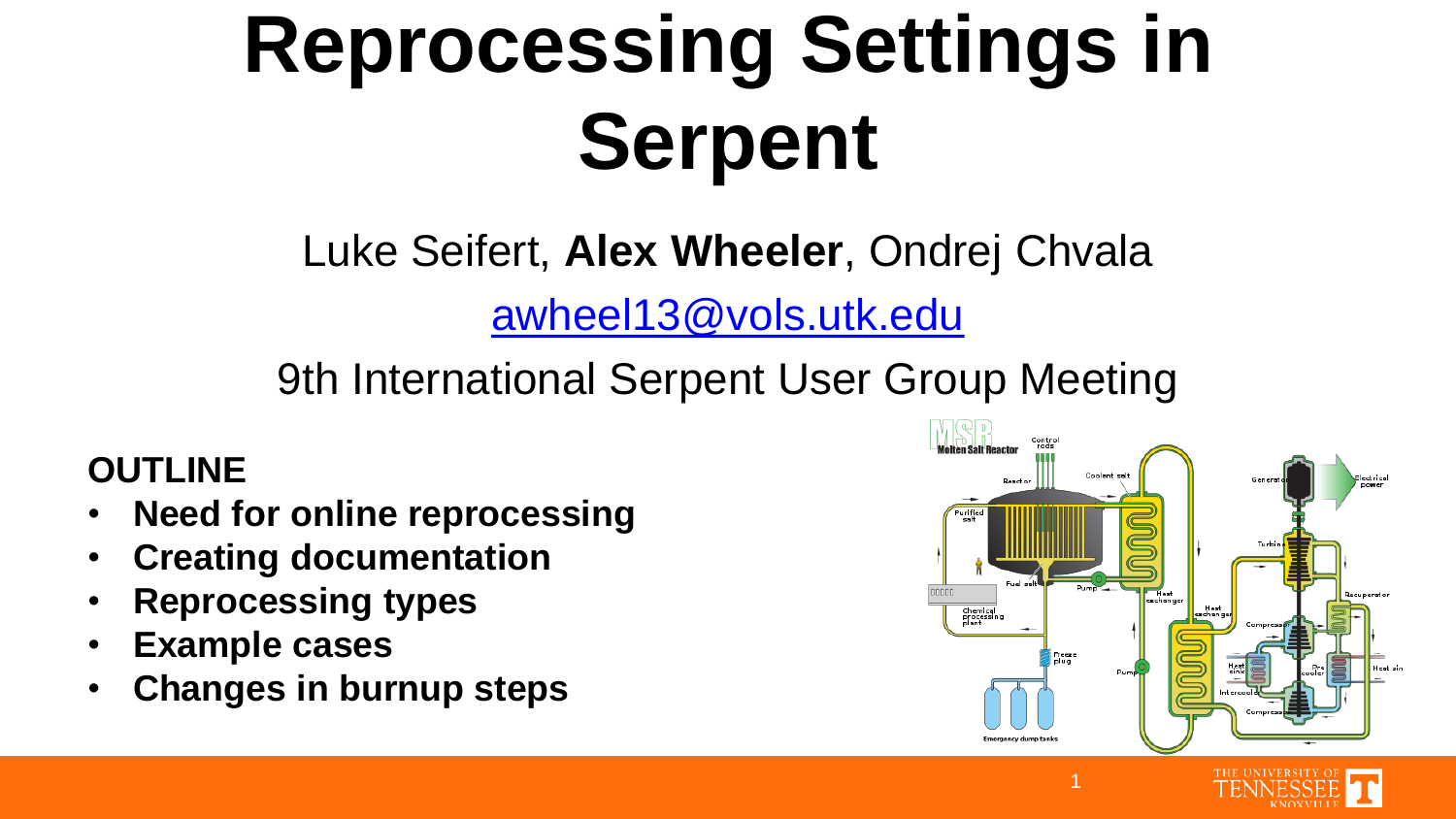## **Reprocessing in Serpent**

- Several reactor designs, including MSRs, utilize online reprocessing: material feed and removal
- Step reprocessing in material compositions may have different results from continuous
- Limited documentation and testing

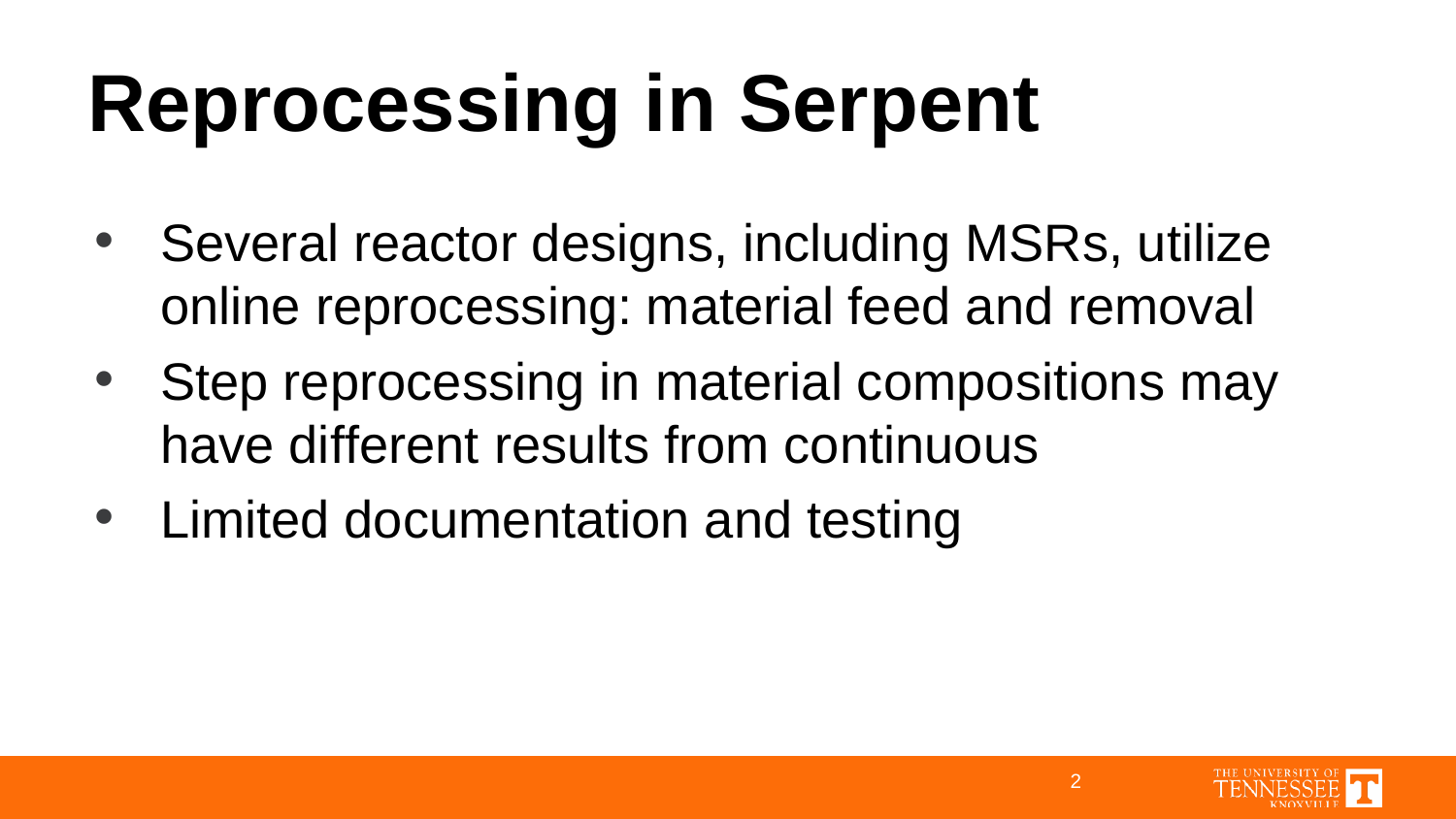# **Syntax**

• Define material flow rates

#### **mflow {flowName} {element} {desiredRate}**

• Specify which flow rates apply to which materials, define reprocessing regime

#### **rep {reprocessName}**

#### **rc {fromMat} {toMat} {flowName} {setting}**

Include reprocessing regime in burnup steps

#### **pro {reprocessName}**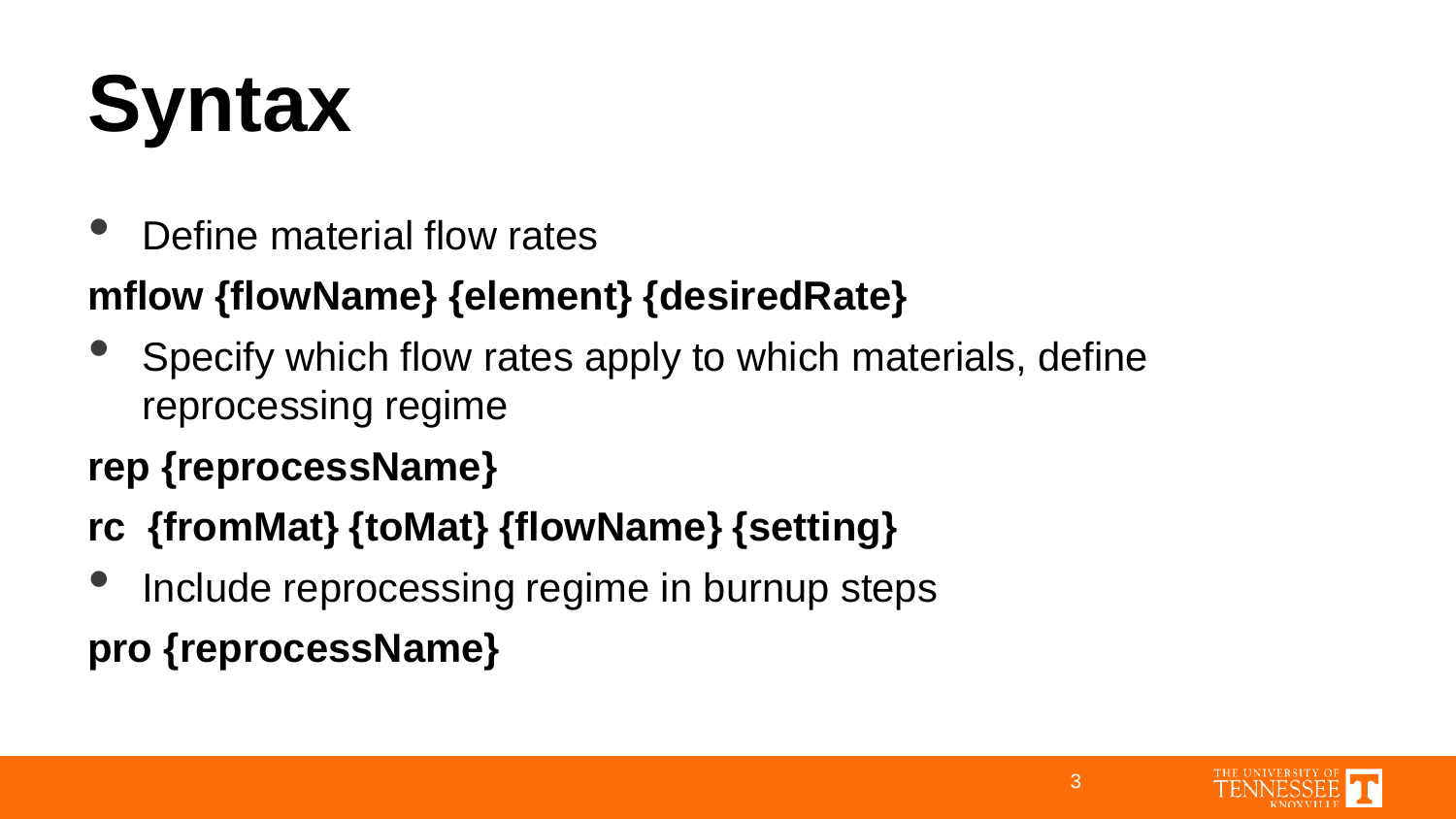# **Equations for Rep 0**

| <b>Setting Value</b> | <b>Time Value</b> | <b>Additional Restrictions</b> | <b>Associated Equation</b>                                                                |
|----------------------|-------------------|--------------------------------|-------------------------------------------------------------------------------------------|
| O                    | All time values   | <b>None</b>                    | <i>v</i> <sub>source</sub><br>$\dot{m} =$<br>$\dot{m}_{inp}$<br>$^\prime$ destination $/$ |

- Constant rate
- Does not deplete source material
- Can result in more mass than initially defined

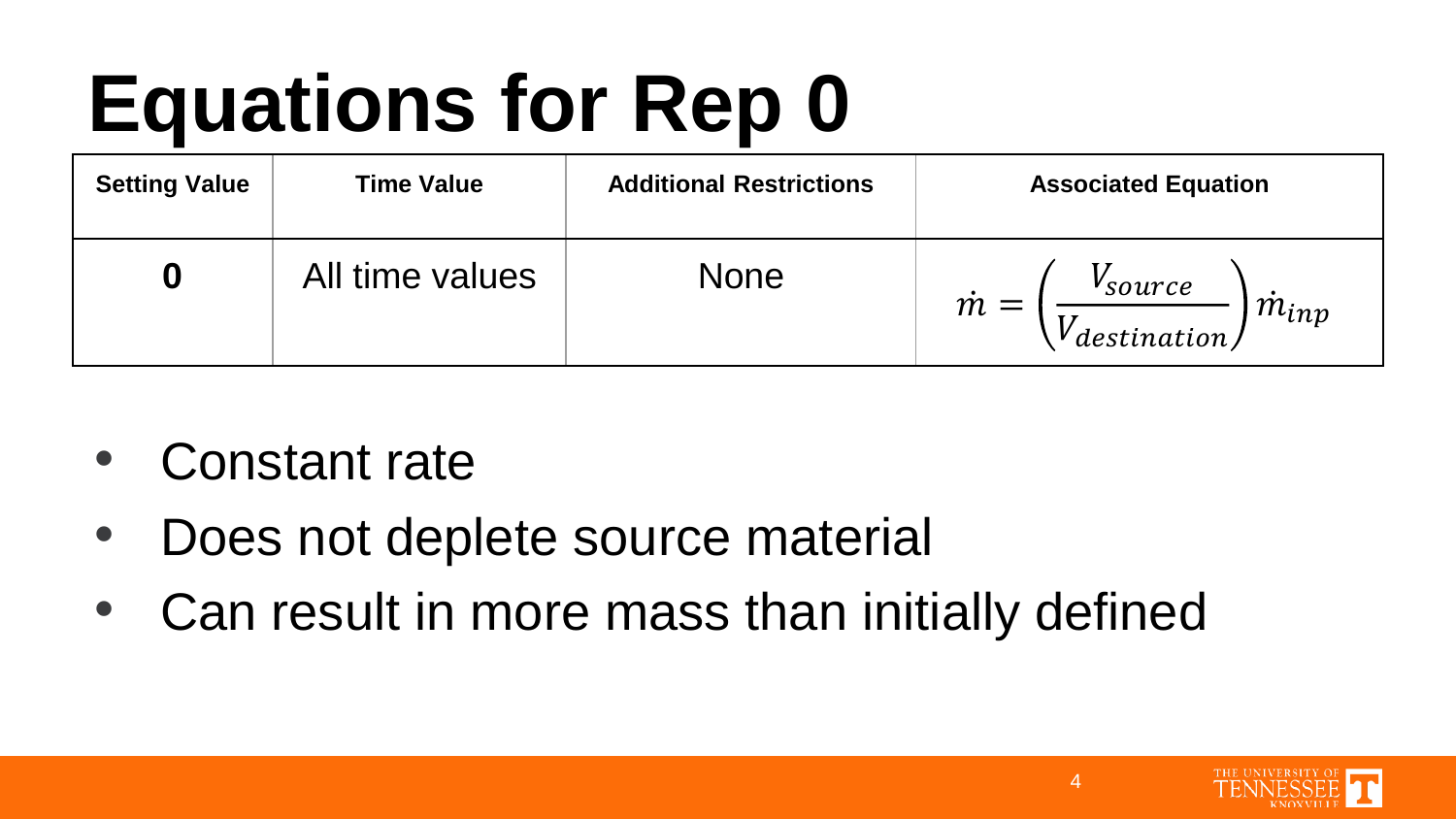# **Equations for Rep 1**

| <b>Setting Value</b> | <b>Time Value</b>         | <b>Additional</b><br><b>Restrictions</b> | <b>Associated Equation</b>                                                                                                     |
|----------------------|---------------------------|------------------------------------------|--------------------------------------------------------------------------------------------------------------------------------|
|                      | Initial                   | <b>None</b>                              | $\dot{m}_0 = \left(\frac{V_{source}}{V_{destination}}\right) \frac{\left(1 - e^{-(\dot{m}_{inp})(\Delta t)}\right)}{\Delta t}$ |
|                      | All other than<br>initial | <b>None</b>                              | $\dot{m}_{new} = (\dot{m})(V_{source})(\rho_{source})$                                                                         |

- Depletes source material
- Total flow rate deponent on source amount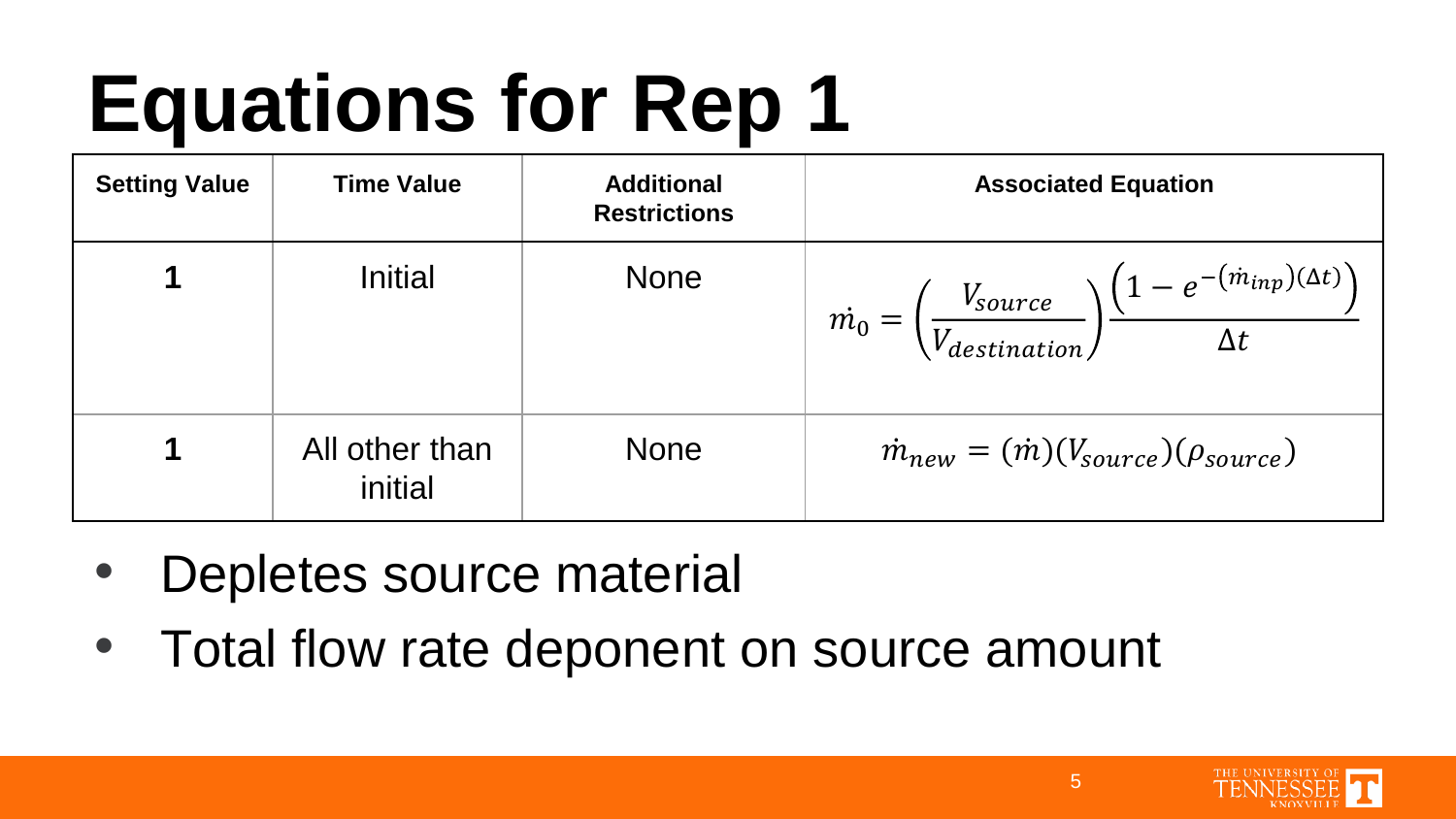# **Equations for Rep 2**

| <b>Setting</b><br><b>Value</b> | <b>Time Value</b>         | <b>Additional</b><br><b>Restrictions</b>           | <b>Associated Equation</b>                                                  |
|--------------------------------|---------------------------|----------------------------------------------------|-----------------------------------------------------------------------------|
| $\mathbf{2}$                   | Initial                   | Time step cannot<br>cause discontinuity of<br>mass | $\dot{m}_0 = \left(\frac{V_{source}}{V_{destination}}\right) \dot{m}_{inp}$ |
| $\mathbf 2$                    | All other than<br>initial | <b>None</b>                                        | $\dot{m}_{new} = (\dot{m})(V_{source})(\rho_{source})$                      |

• Same as rep 1 except for initial step

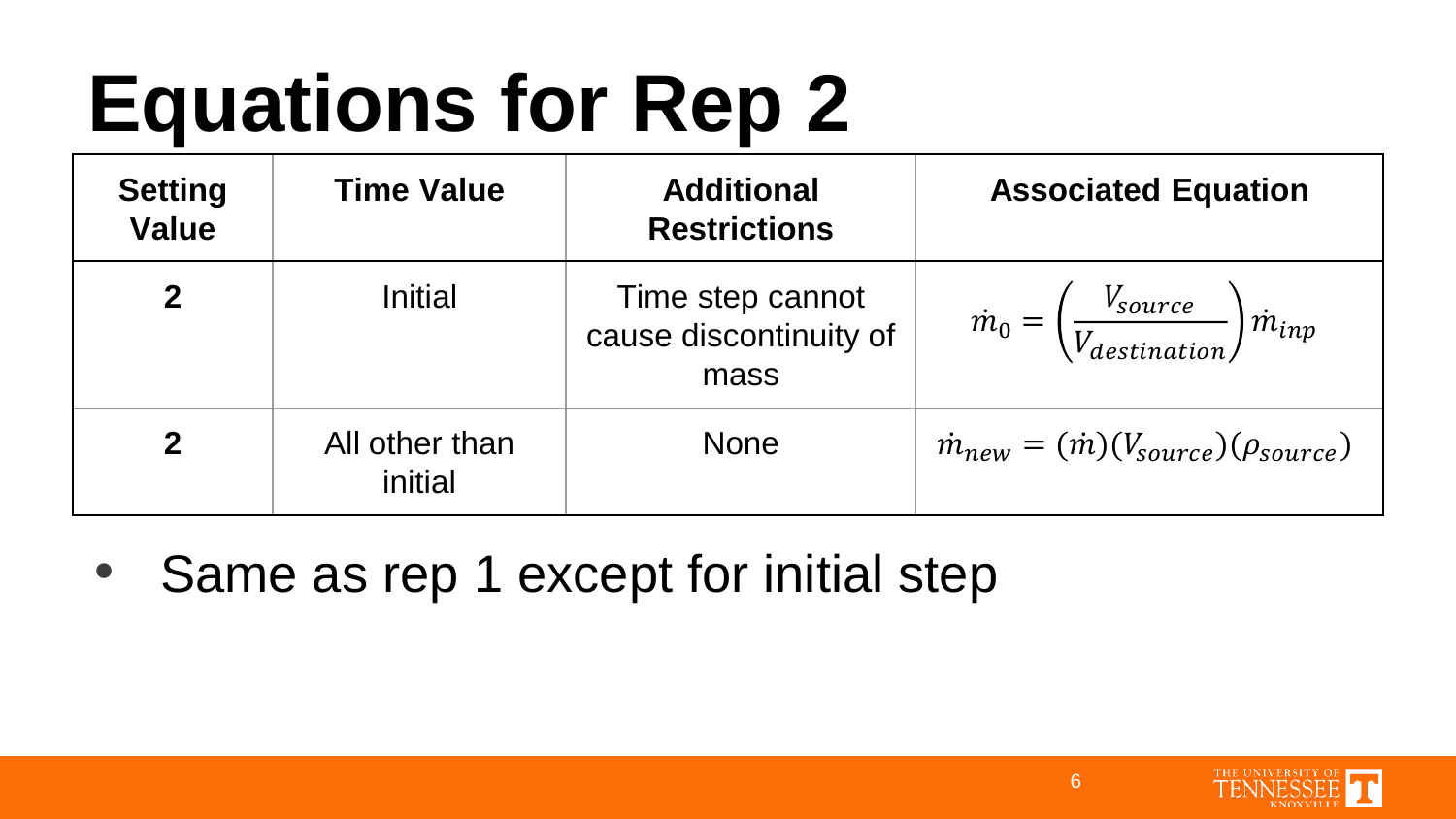### **Example Case**

- Nested spheres 1 cm<sup>3</sup> volume each
- Same mflow with different settings



- The mflow card rate set to 0.1
- Above 10s intervals wont work for 2

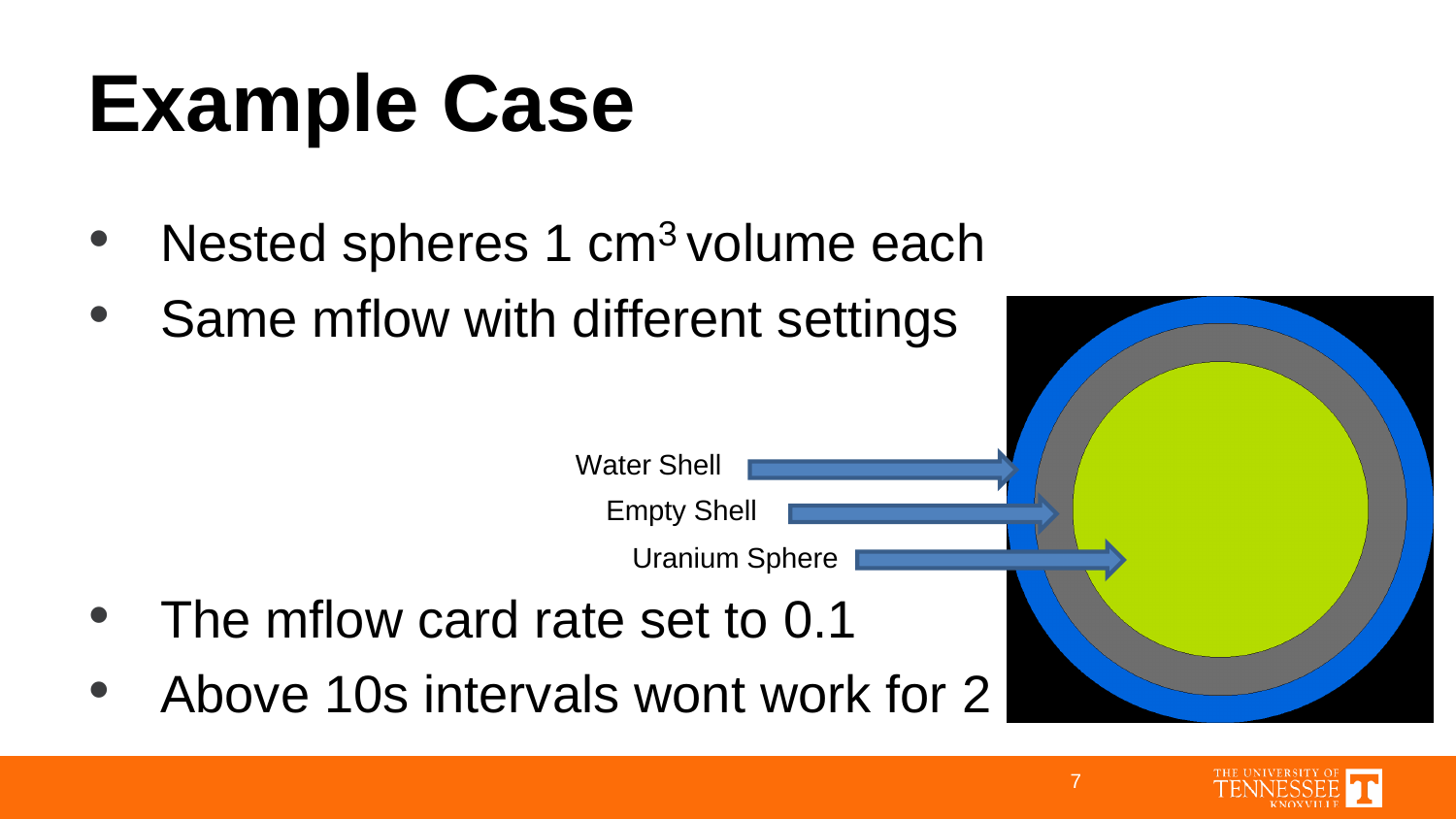### **Mass in Empty Shell, 0.1s steps**



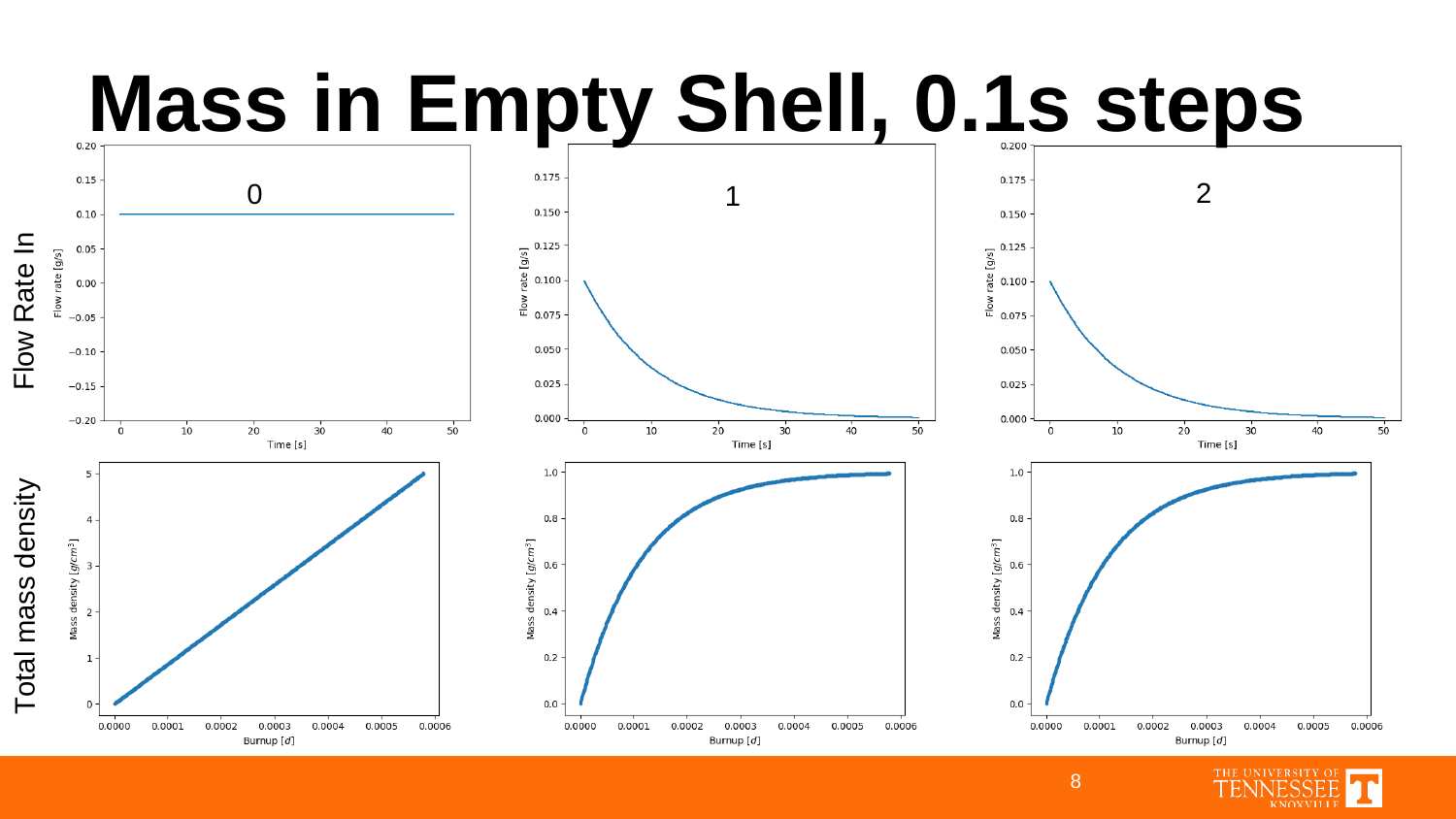### **Mass in Empty Shell, 5s steps**



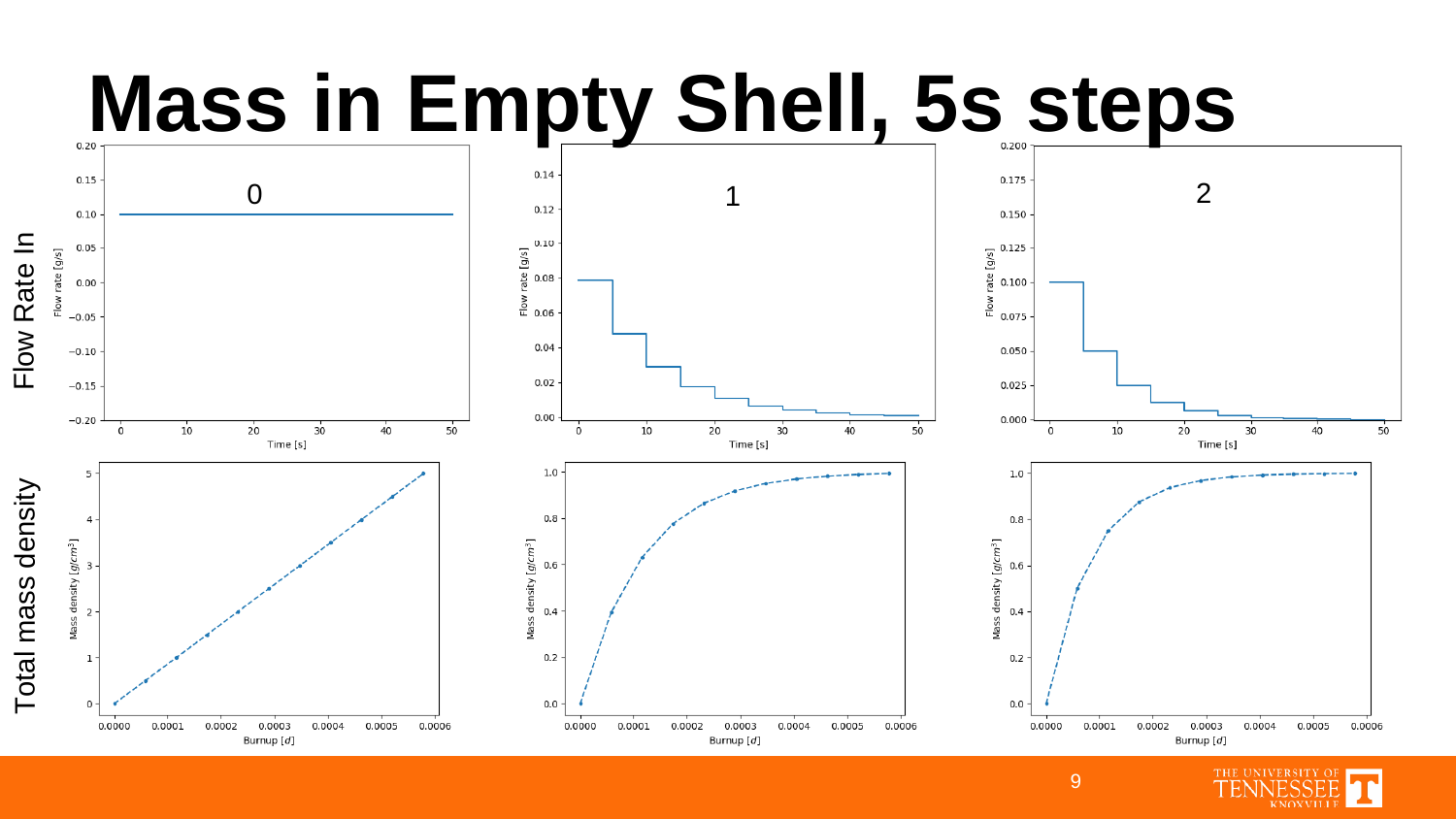### **Mass in Empty Shell, 10s steps**



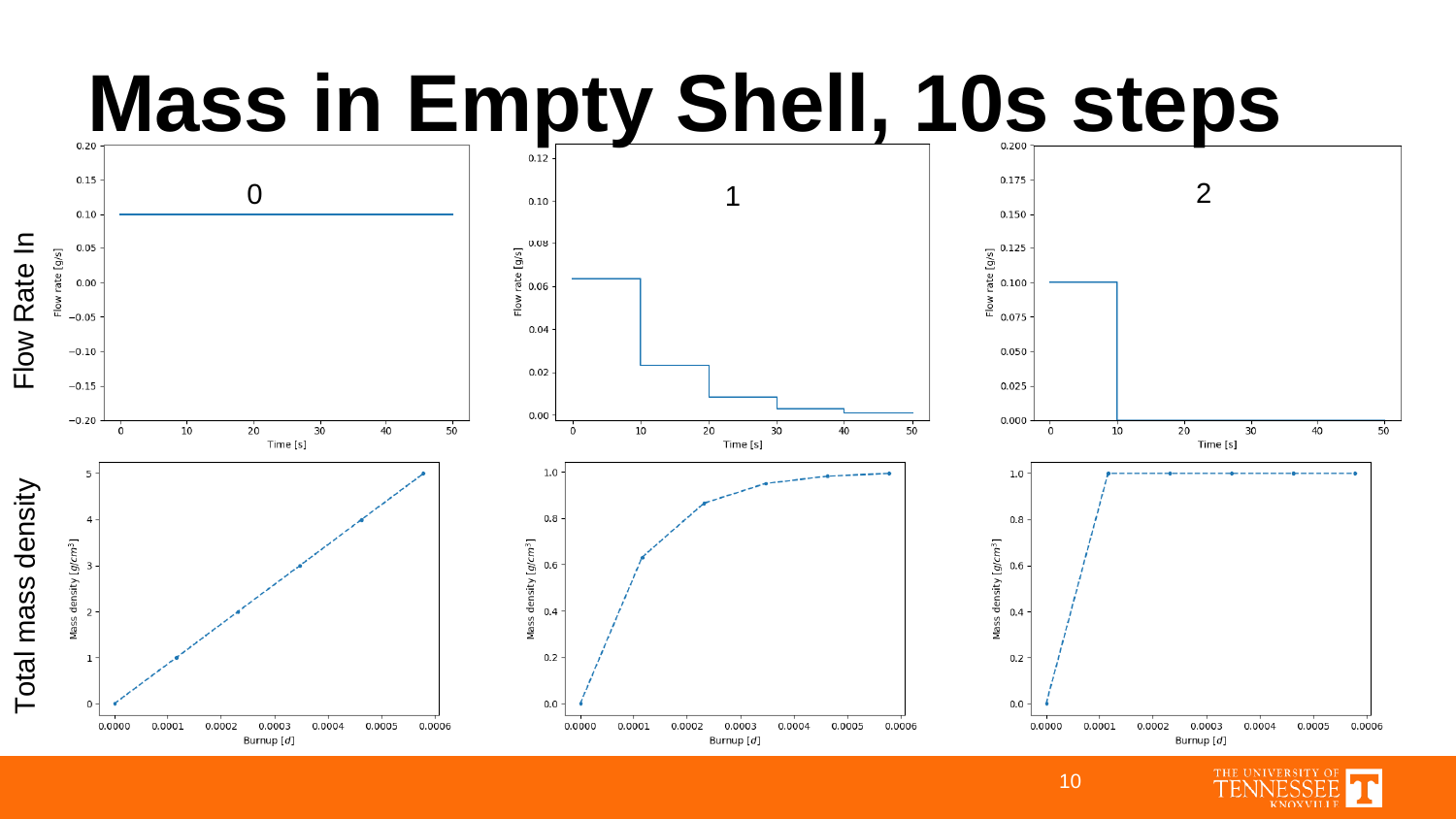## **Example Case with Burnup**

- Single cell, periodic boundary, salt fuel channel
- Rep 2 for LEU refuel
- Rep 1 for gaseous fission products



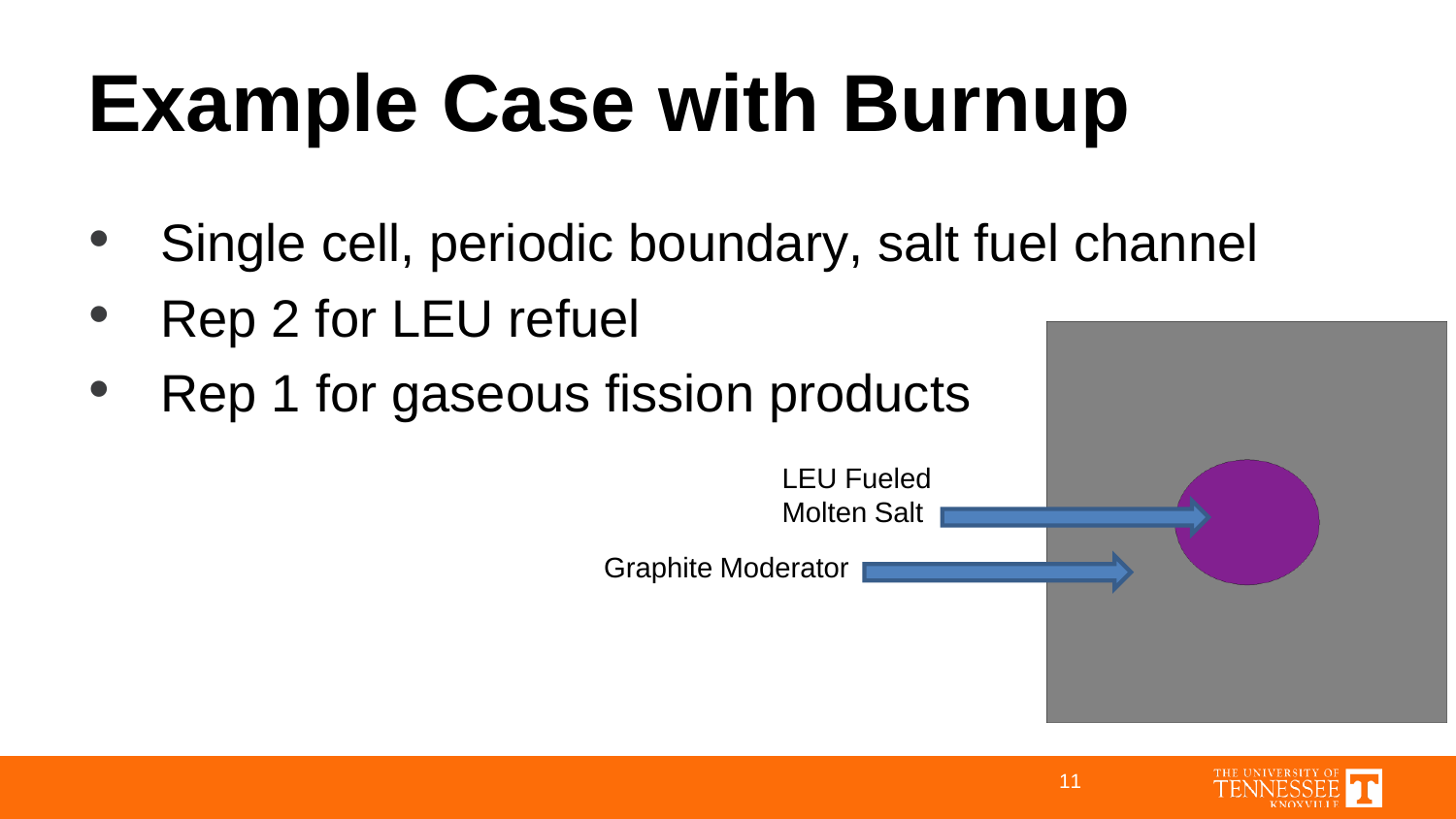#### **Gaseous Fission Products**



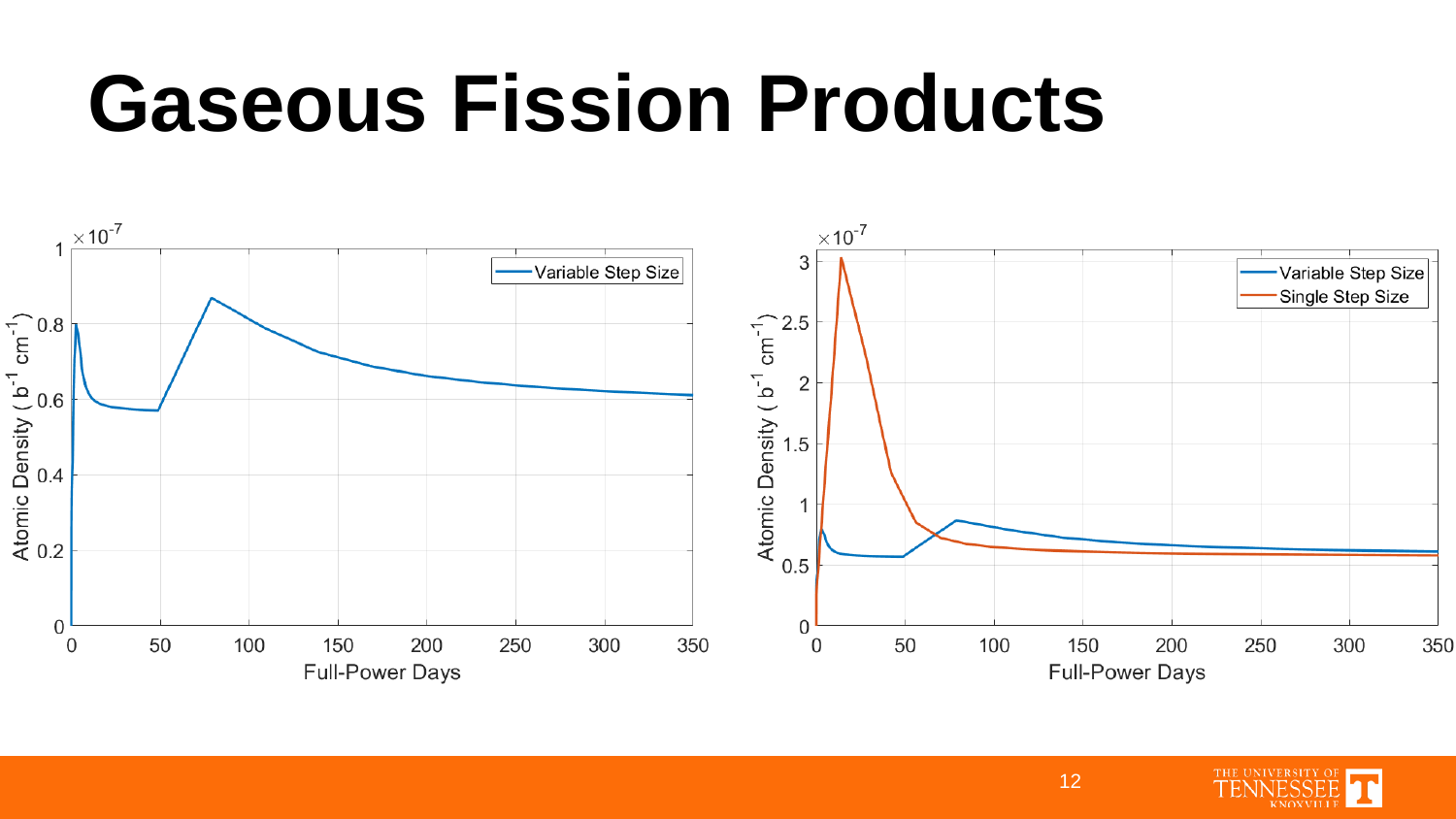#### **Concertation of Transuranics**

#### Pu-241 Pu-242 Pu-243